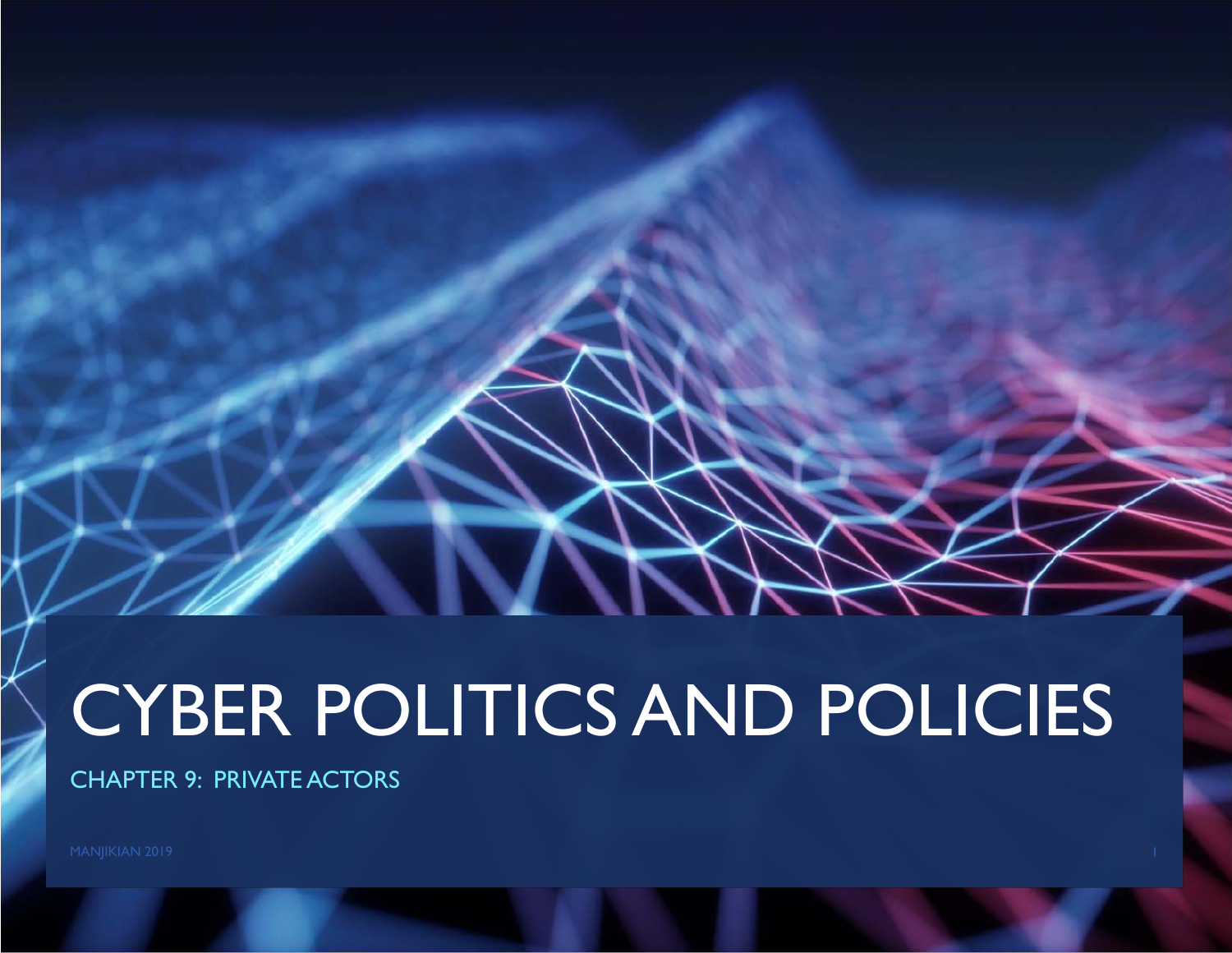# AT THE END OF THIS CHAPTER, STUDENTS WILL BE ABLE TO:

Define the following terms: Corporate Social responsibility, net neutrality, gatekeeping, active/passive global ethics, data monopoly, capabilities approach, natural monopoly

List economic and political objections to the development of monopolies, and argue for or against breaking up Facebook

Compare and contrast the evolution of US-based Facebook and Chinabased Ali Baba – in terms of their relationship to Government and their understanding of national responsibilities

MANJIKIAN 2019 **2018 - Pamasang Pamasang Pamasang Pamasang Pamasang Pamasang Pamasang Pamasang Pamasang Pamasang**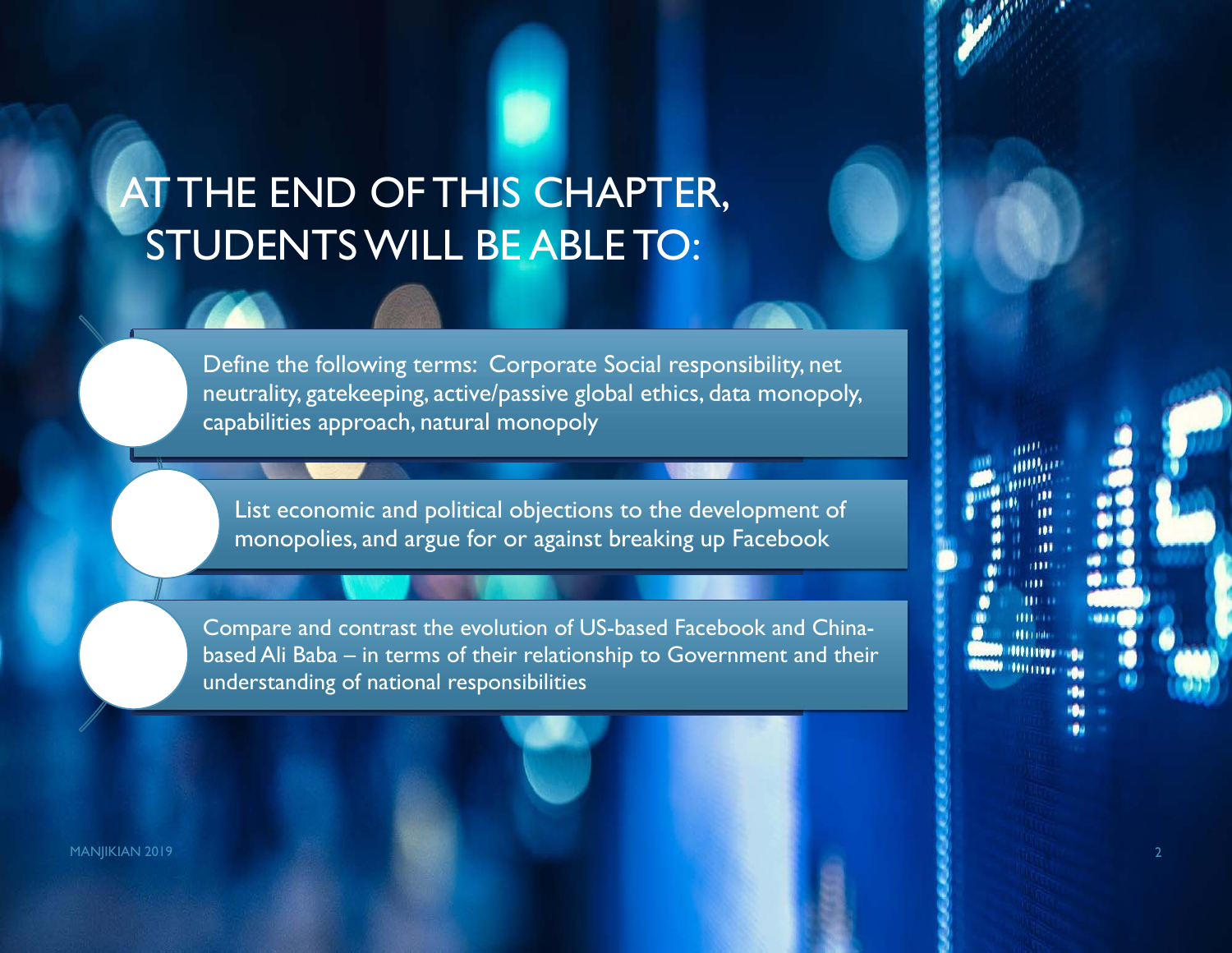# WHAT ARE TECHNOLOGY ACTORS?

- ٠ Private corporations which work transnationally to engage in the provision of cybersecurity, the provision of information and the provision of communications.
- Г Transnational advocacy network: those actors working internationally on an issue, who are bound together by shared values, a common discourse and dense exchanges of information and services."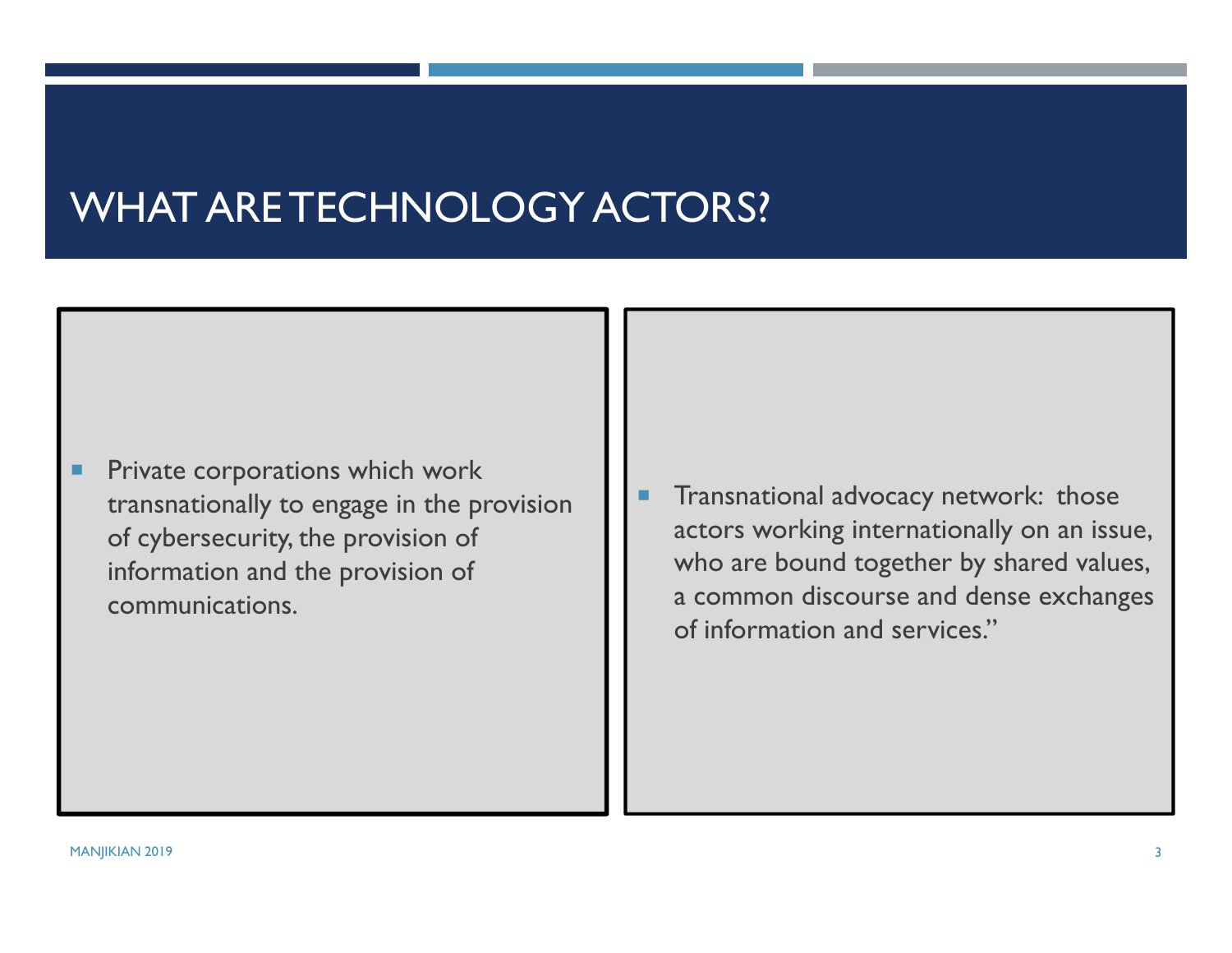## WHAT IS A PLATFORM?

- A virtual marketplace where customers and producers can come together to exchange services, with the platform administration then taking a percentage of the resulting economic transactions.
- Zuckerberg: A 'media platform' is not the same as a newspaper, and does not have the same responsibilities for its content as a newspaper would. It is merely a place which hosts content produced by others.

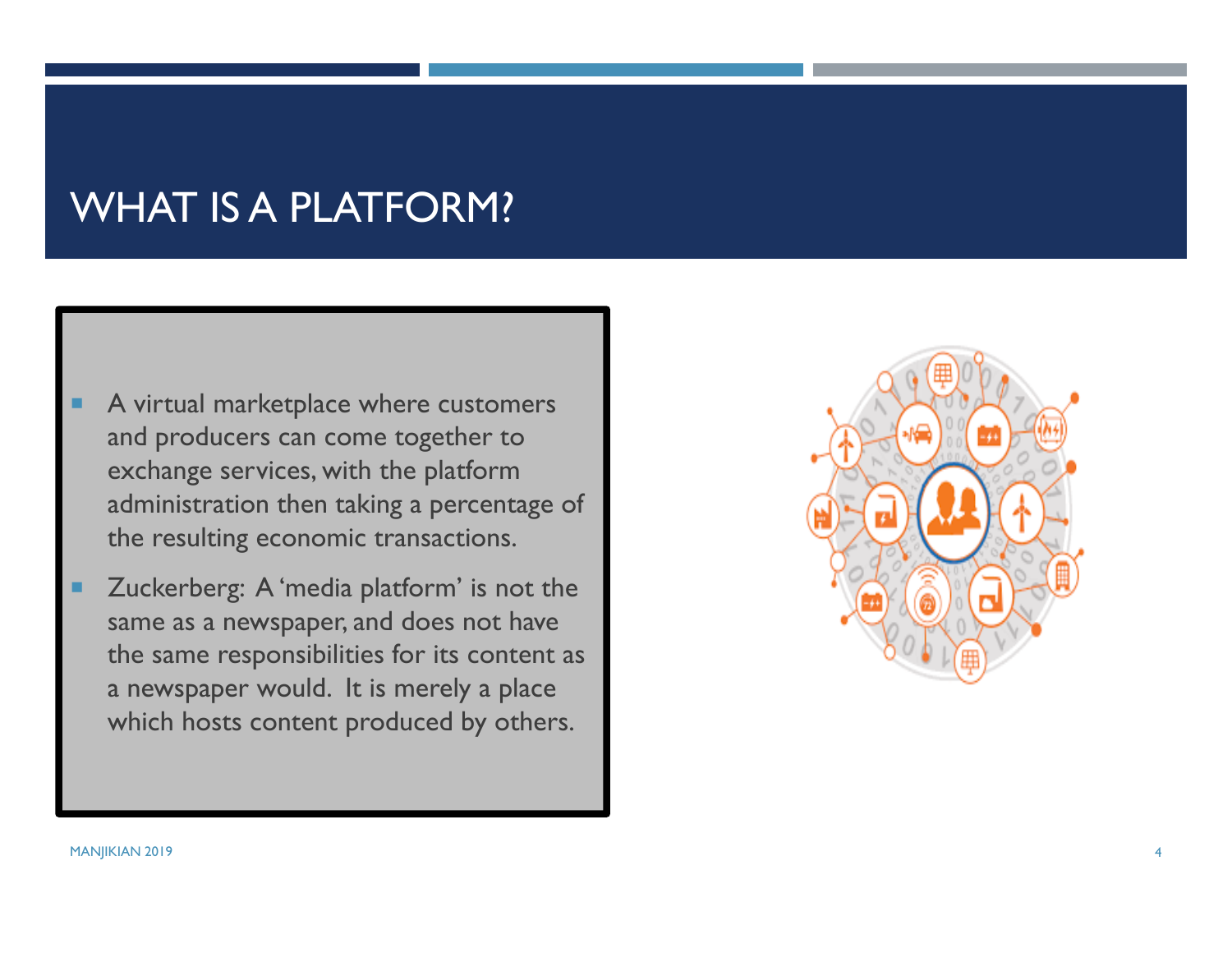## MONOPOLY/NATURAL MONOPOLY



- Natural monopoly: Sometimes a company may end up being the sole provider of a good or service NOT because it has engaged in price fixing or unethical practices but because of natural factors like geography (i.e. Iceland produces most geothermal energy because it's located on top of a volcano).
- Relation to FIRST MOVER ADVANTAGE, PATH DEPENDENCE
- Example of Microsoft
- Duopoly: A situation where TWO players may share a monopoly over the provision of a good or service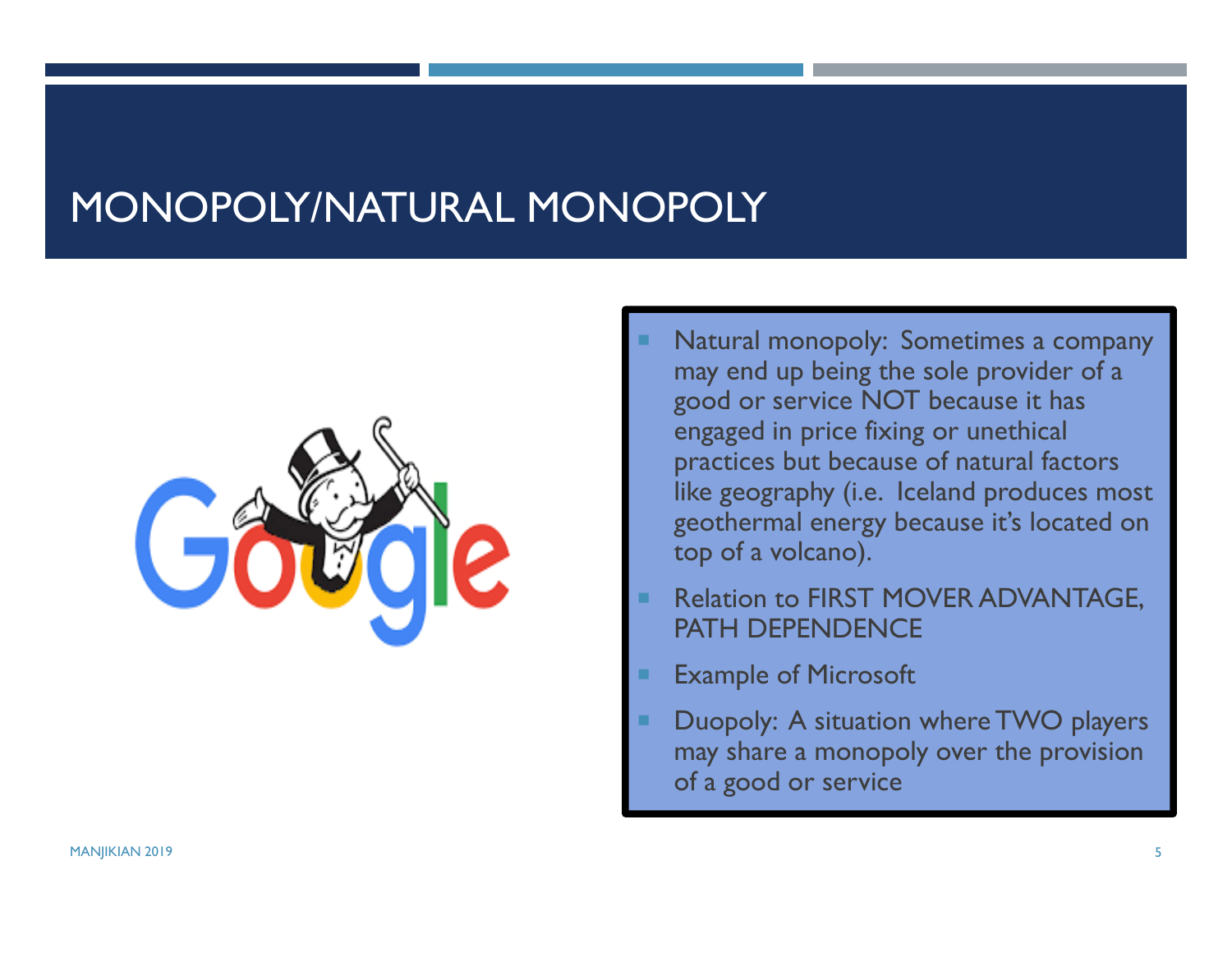# LEGAL RESPONSIBILITIES/LIABILITIES AFFECTING PRIVATE ACTORS

### **United States**

- Section 230 of the US Communications Decency Act (1996)
- Section 512 of the Digital Millennium Copyright Act (1998).

#### **Europe**

Responsibility regime set up by EU Directive 2003/31/EC on e-commerce.

"There is no general obligation to monitor the information which ISPs transmit or store, nor a general obligation actively to seek facts or circumstances indicating illegal activity. But once an Internet Service Provider is informed about an activity, they can be held liable."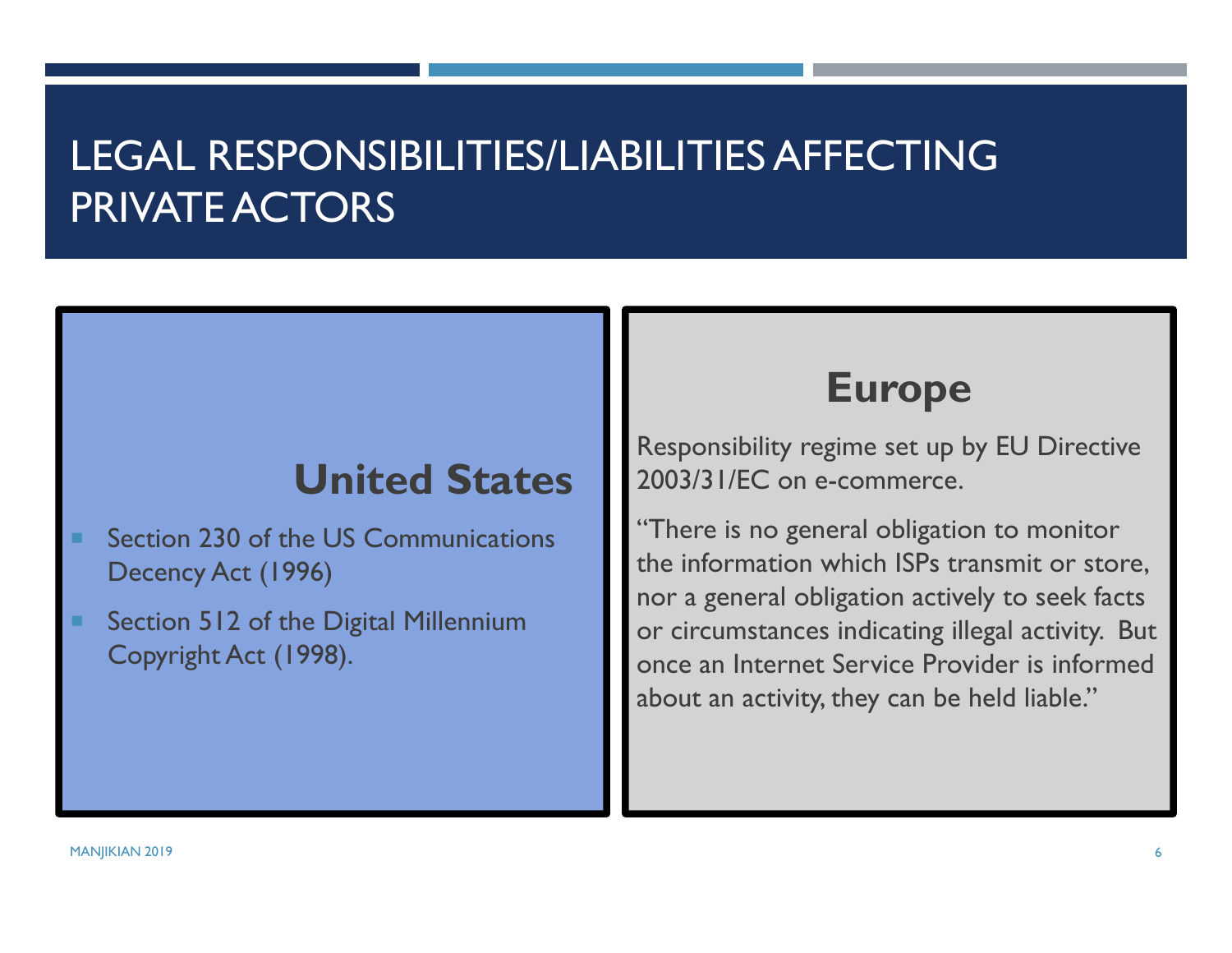# CORPORATE SOCIAL RESPONSIBILITY DEFINED

 "voluntary activities by private business that claim to promote societal welfare . . . beyond any benefits of economic activity per se."

### **3 three types of obligations:**

- ш ethical obligation to 'do the right thing';
- ٠ economic obligation to maximize corporate profits for their shareholders
- п obligation to behave as 'corporate citizens'.

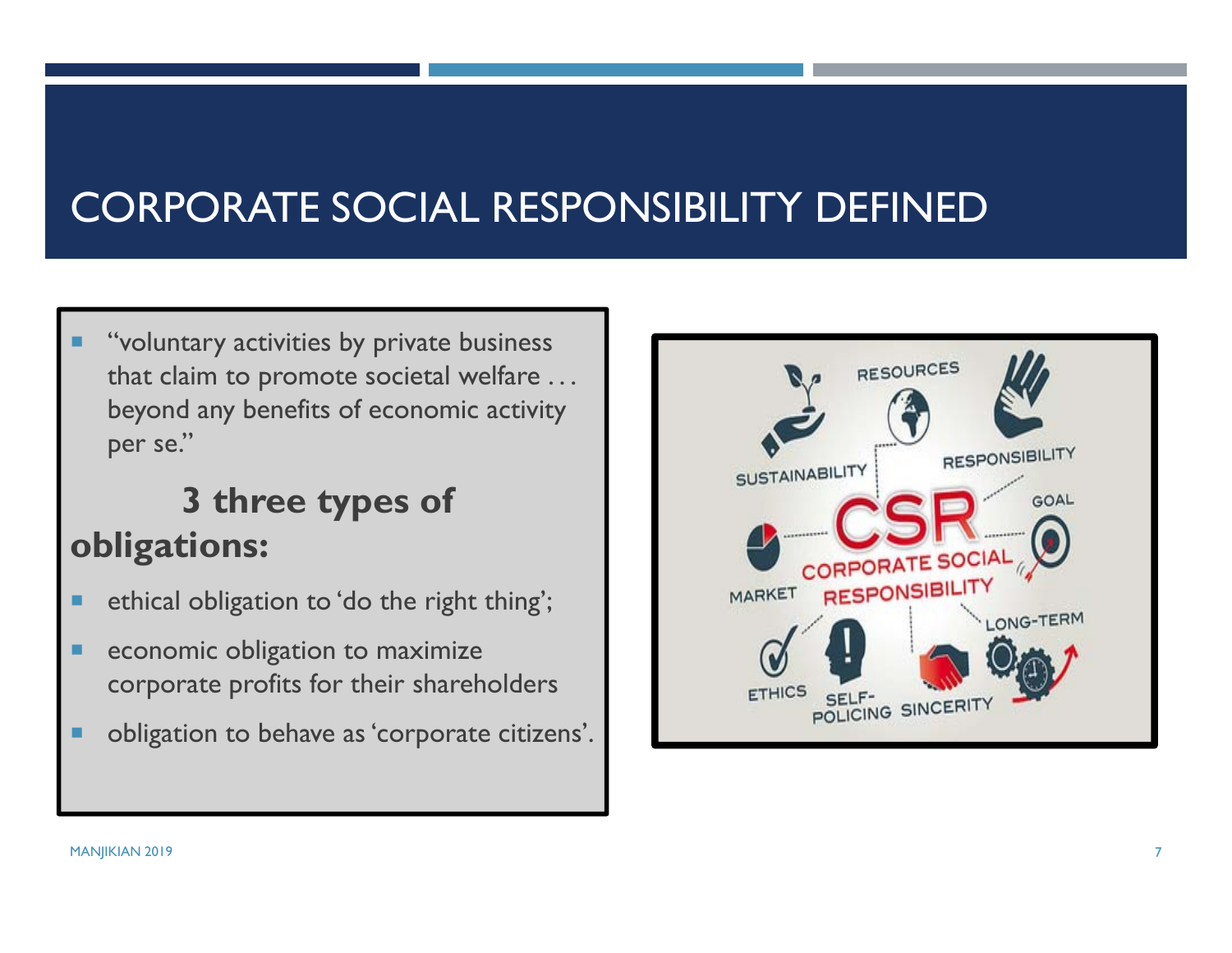# GLOBAL BUSINESS ETHICS

- п how corporations can act ethically in a globalized world, where their customers and employees may come from diverse nations with diverse cultures and cultural and social values.
- ٠ Global Business Ethicists also strive to help corporations answer questions regarding their commitments to their home nation and the larger global community.

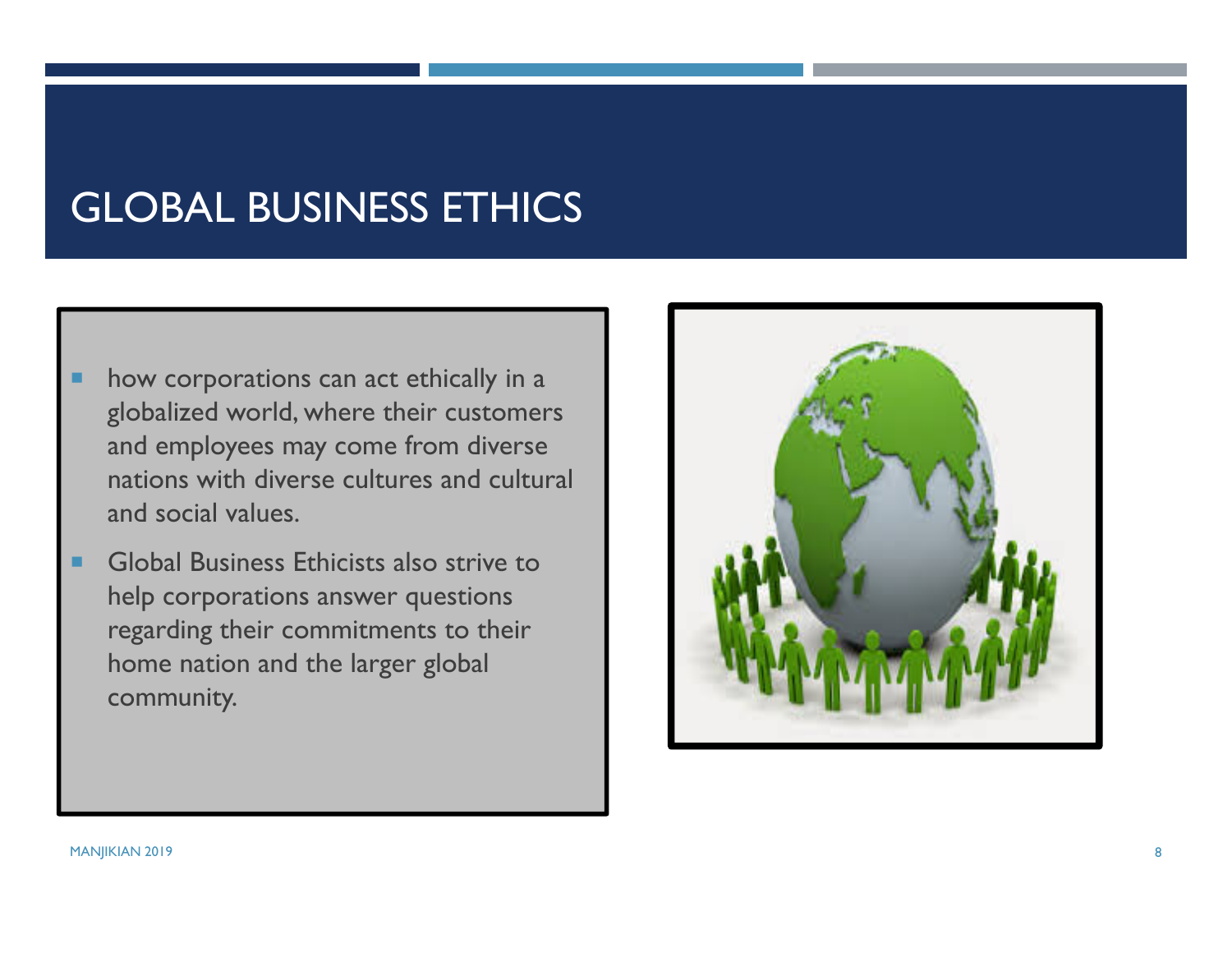# THE CASE FOR BREAKING UP MONOPOLIES



- Г Accountability
- ٠ **Transparency**
- ٠ National Security: requires REDUNDANCIES; not good to depend on only ONE telecom provider
- Ξ "Too big to fail"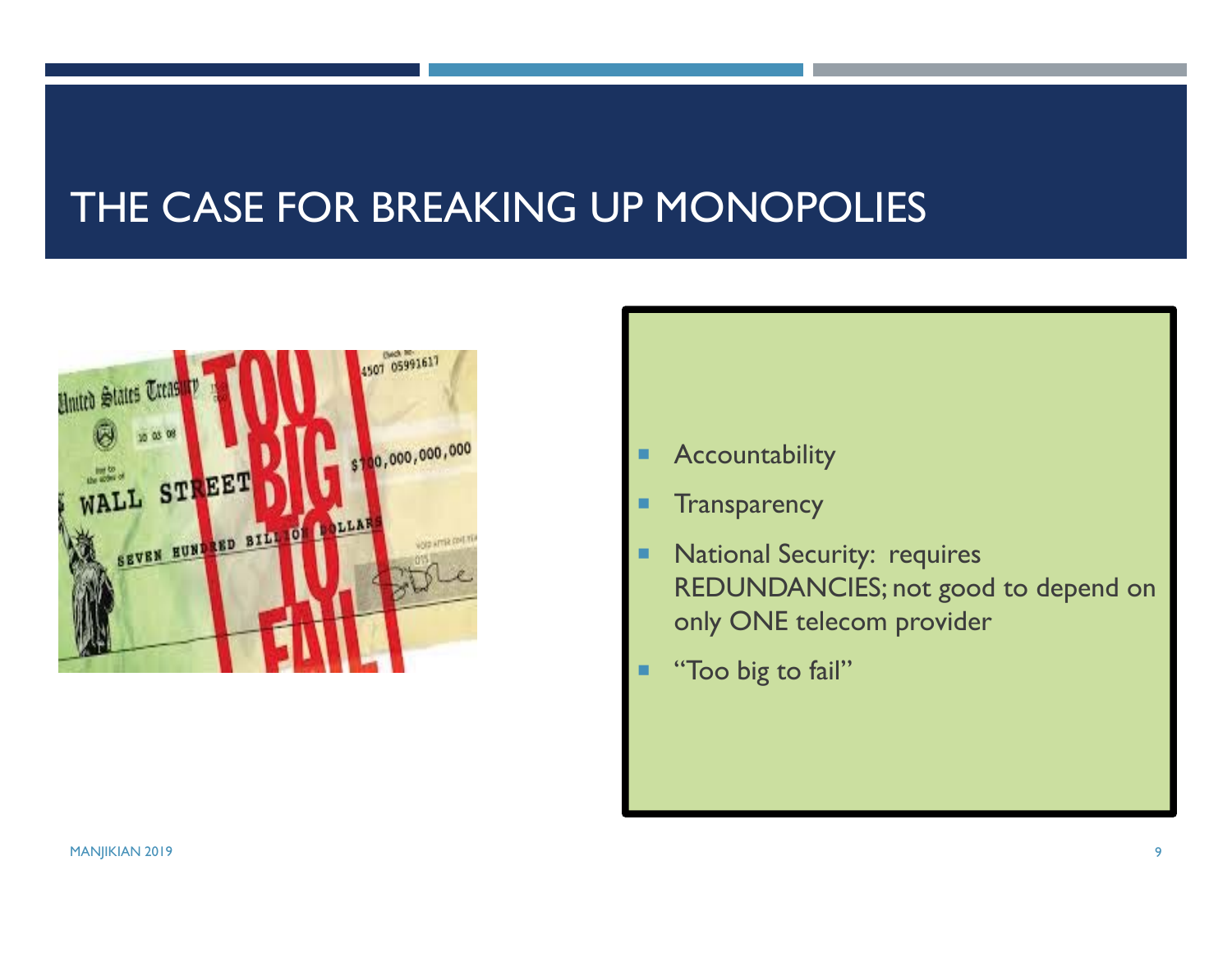# TECHNOLOGY ACTORS AS GATEKEEPERS

#### Are Tech Actors RESPONSIBLE for policing the content on their sites?

 For determining who should be 'deplatformed' or depermitted from their sites?

 Should they have corporate values, and should these be the same as, different from, or complementary to state values and goals?

Is Facebook American?

#### An internal Facebook memo

 Maybe it costs a life by exposing someone to bullies. Maybe someone dies in a terrorist attack coordinated on our tools. And still we connect people. The ugly truth is that we believe in connecting people so deeply that anything that allows us to connect more people more often is 'de facto' good.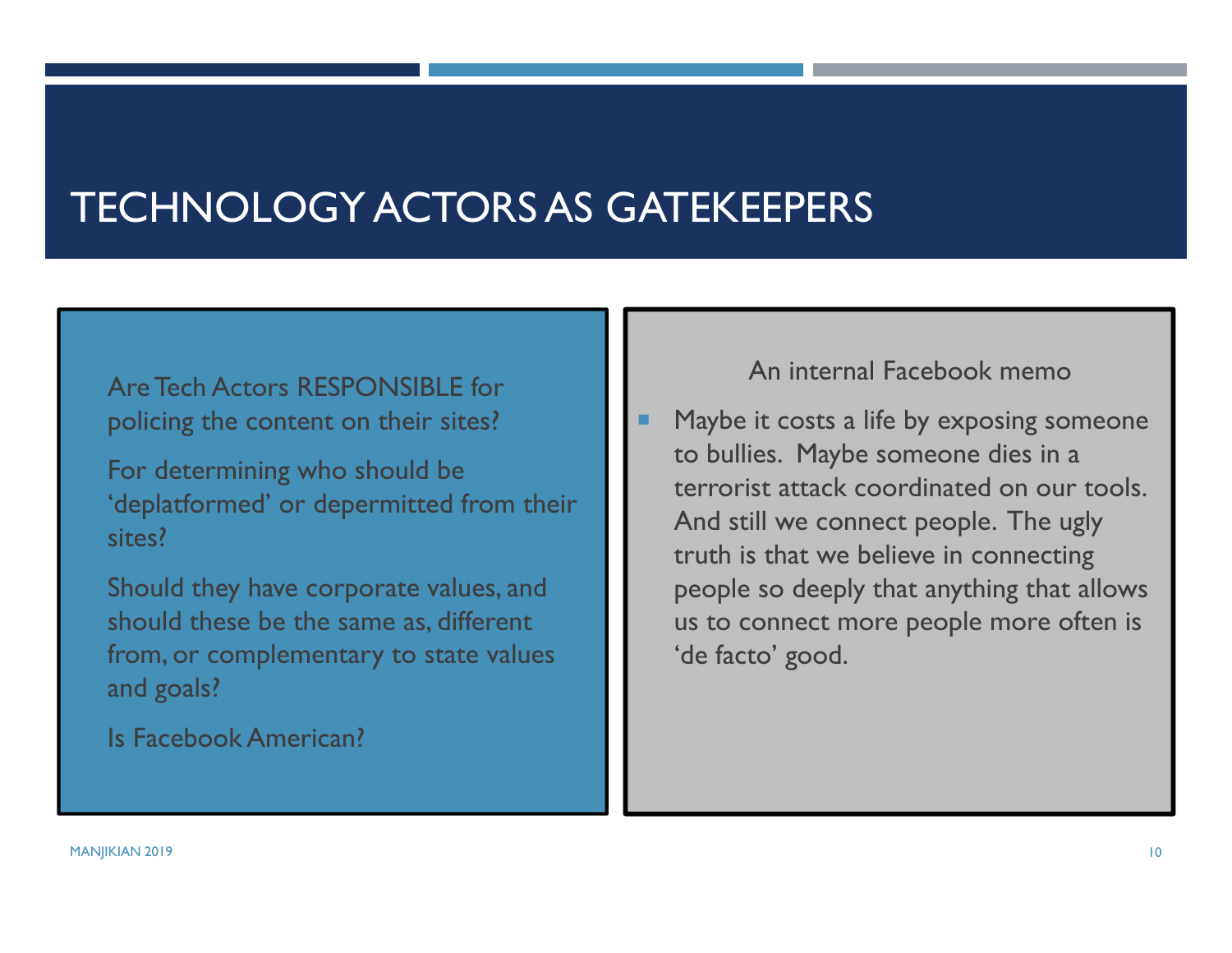# CORPORATE SOCIAL RESPONSIBILITY AND LIABILITY

- Due Diligence/Due Diligence Audit: How will my corporation's embrace of this strategy or this goal affect the community?
- What negative effects might I anticipate and how might I mitigate them?

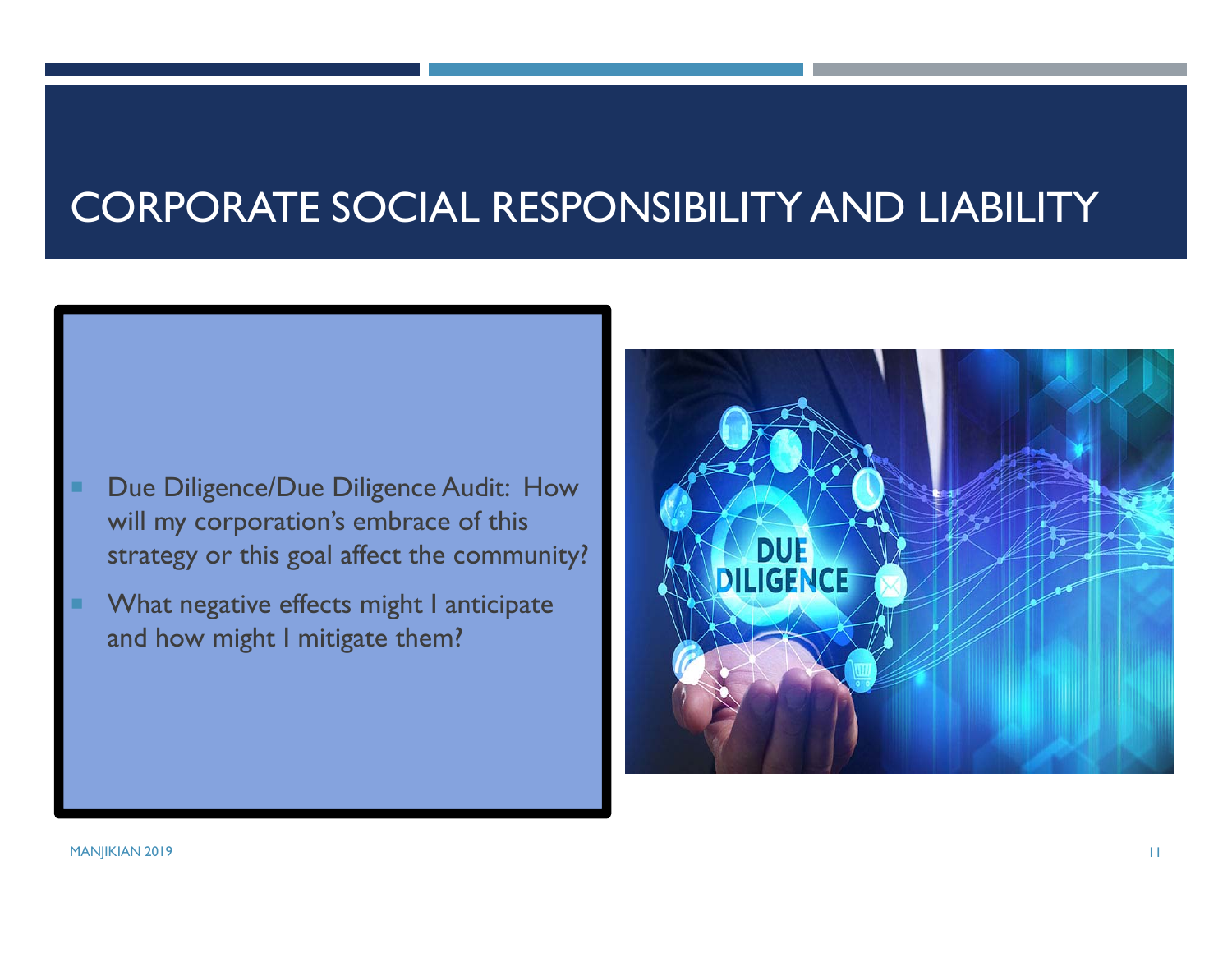# OBSTACLES TO CORPORATE SOCIAL RESPONSIBILITY

- Competing interests: Does the casino really want to help you with your gambling addiction?
- ш Need to work with international partners, in situations where ethics, norms and values might differ (i.e. mobility app in Saudi Arabia)
- п Complicity: One's actions might not directly injure someone, but one might be INVOLVED in the infliction of injury through one's choice of who to work with
- ٠ Need to compete with OTHER actors who might not have the same commitment to 'doing the right thing' (i.e. Alibaba vs. Google in China)
- No binding international law against formation of cartels